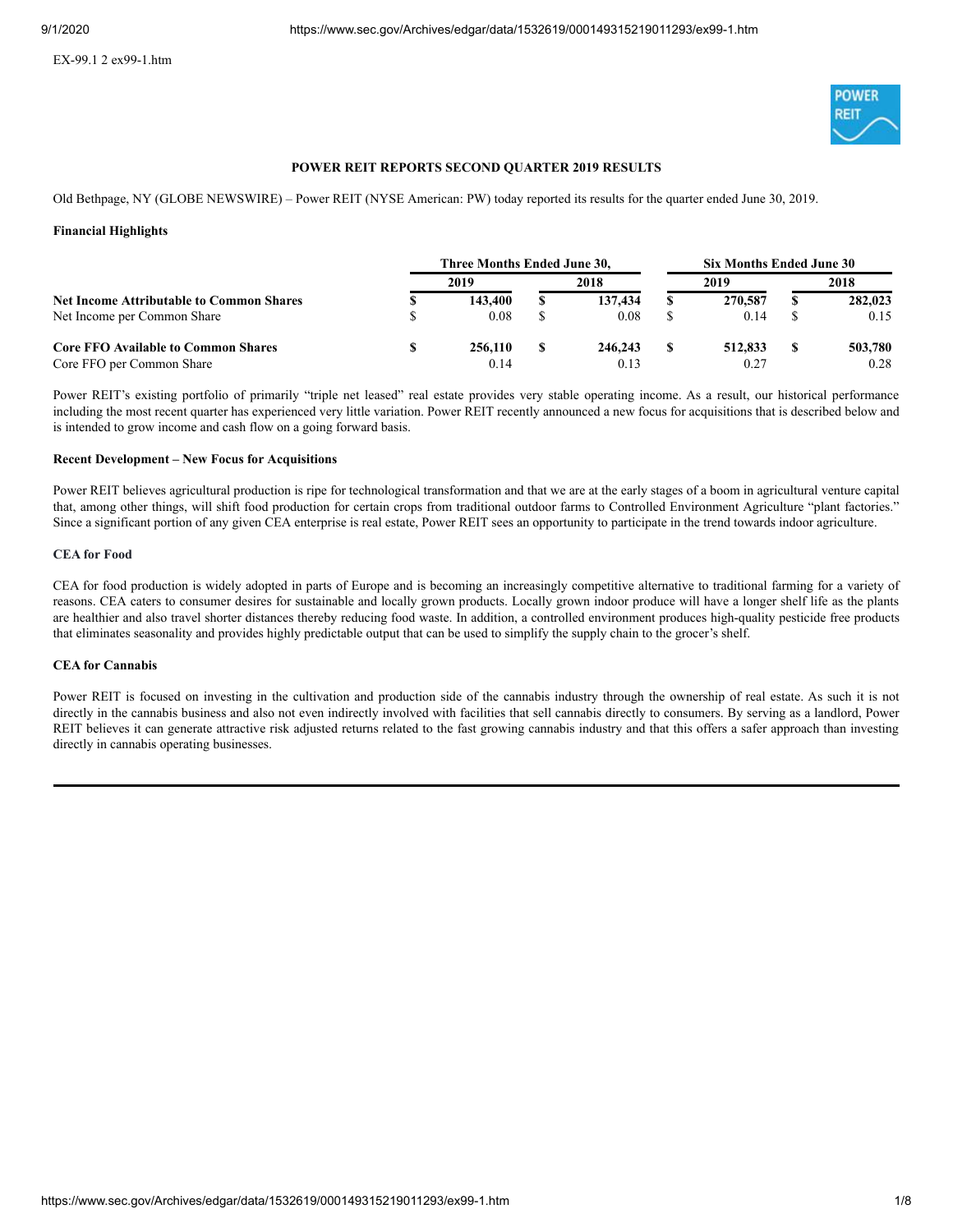

#### **Recent Acquisitions**

Power REIT recently announced that it had acquired two greenhouse properties located is southern Colorado. The two properties are leased to an operator that is licensed for the cultivation and processing of medical cannabis. The total combined purchase price was \$1,770,000 and the annual straight-line triple net-rent is approximately \$340,000 which translates to a yield of in excess of 19%. The acquisitions were closed on an all-cash basis with existing working capital. As such, they are accretive to Core Funds from Operation by approximately \$340,000 per annum which is more than a 30% increase from historical levels. Power REIT is currently in discussions regarding the expansion of one of the two greenhouse properties.

#### **Dividend Declaration**

Preferred Stock: For the Company's 7.75% Series A Cumulative Redeemable Perpetual Preferred Stock, a cash dividend of \$0.484375 per depositary share was declared. The preferred stock dividend, which equates to an annual dividend payment of \$1.9375 per depositary share, is payable on September 15, 2019, to stockholders of record on August 15, 2019.

#### **About Power REIT**

Power REIT is a real estate investment trust that owns real estate related to infrastructure assets including properties for Controlled Environment Agriculture, Renewable Energy and Transportation. Power REIT is actively seeking to expand its real estate portfolio related to Controlled Environment Agriculture and Renewable Energy.

## **Additional Information**

Further details regarding Power REIT's consolidated results of operations and financial condition as of and for the year ended December 31, 2018 are contained in the Company's annual report on Form 10-K filed with the Securities and Exchange Commission, which can be viewed at the Company's website at www.pwreit.com under the Investor Relations section, and in EDGAR on the SEC's website, www.sec.gov.

#### **Forward-Looking Statements**

This document may contain forward-looking statements within the meaning of the Securities Act of 1933, as amended, and the Securities Exchange Act of 1934, as amended. Forward-looking statements are those that predict or describe future events or trends and that do not relate solely to historical matters. You can usually identify forward-looking statements as containing the words "believe," "expect," "will," "anticipate," "intend," "estimate," "would," "should," "project," "plan," "assume" or other similar expressions, or negatives of those expressions, although not all forward-looking statements contain these identifying words. All statements contained in this document regarding Power REIT's future strategy, future operations, projected financial position, estimated future revenues, projected costs, future prospects, the future of Power REIT's industries and results that might be obtained by pursuing management's current or future objectives are forward-looking statements. Over time, Power REIT's actual results, performance, financial condition or achievements may differ from the anticipated results, performance, financial condition or achievements that are expressed or implied in Power REIT's forward-looking statements, and such differences may be significant and materially adverse to Power REIT and its security holders.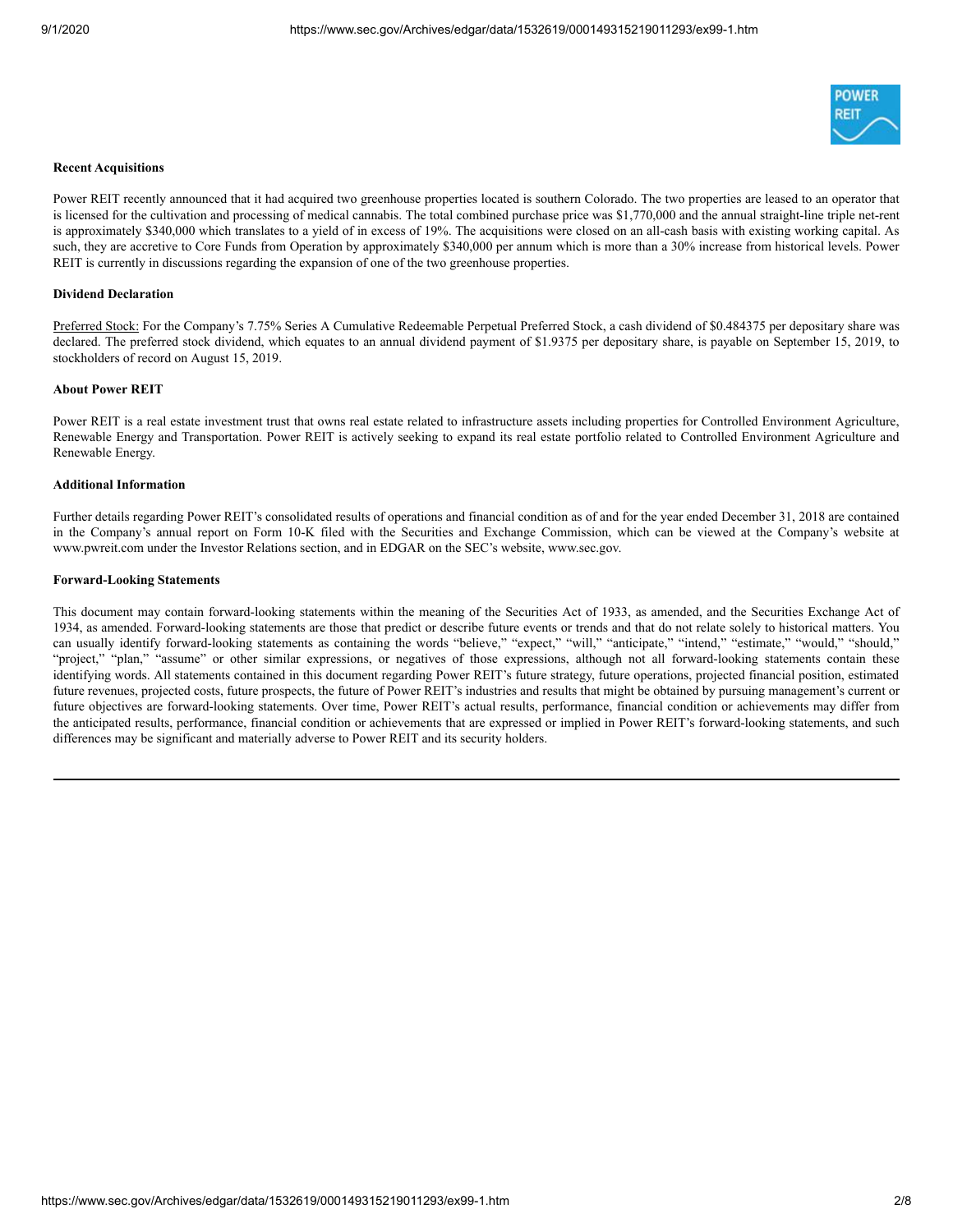

All forward-looking statements reflect Power REIT's good-faith beliefs, assumptions and expectations, but they are not guarantees of future performance. Power REIT disclaims any obligation to publicly update or revise any forward-looking statements to reflect changes in underlying assumptions or factors, new information, data or methods, future events or other changes, except to the extent required by law. For a further discussion of factors that could cause Power REIT's future results or financial condition to differ materially from anything expressed or implied in its forward-looking statements, see the sections entitled "Risk Factors" in Power REIT's registration statements and quarterly and annual reports as filed by Power REIT from time to time with the Securities and Exchange Commission.

## **Non-GAAP Financial Measures**

This document contains supplemental financial measures that are not calculated pursuant to U.S. generally accepted accounting principles ("GAAP"), including the measure identified by us as Core Funds From Operations Available to Common Shares ("Core FFO"). Management believes that Core FFO is a useful supplemental measure of the Company's operating performance. Management believes that alternative measures of performance, such as net income computed under GAAP, or Funds From Operations computed in accordance with the definition used by the National Association of Real Estate Investment Trusts ("NAREIT"), include certain financial items that are not indicative of the results provided by the Company's asset portfolio and inappropriately affect the comparability of the Company's period-over-period performance. These items include non-recurring expenses, such as those incurred in connection with litigation, one-time upfront acquisition expenses that are not capitalized under ASC-805 and certain non-cash expenses, including non-cash, stock-based compensation expense. Therefore, management uses Core FFO and defines it as net income excluding such items. Management believes that, for the foregoing reasons, these adjustments to net income are appropriate. The Company believes that Core FFO is a useful supplemental measure for the investing community to employ, including when comparing the Company to other REITs that disclose similarly adjusted FFO figures, and when analyzing changes in the Company's performance over time. Readers are cautioned that other REITs may use different adjustments to their GAAP financial measures than we do, and that as a result the Company's Core FFO may not be comparable to the FFO measures used by other REITs or to other non-GAAP or GAAP financial measures used by REITs or other companies.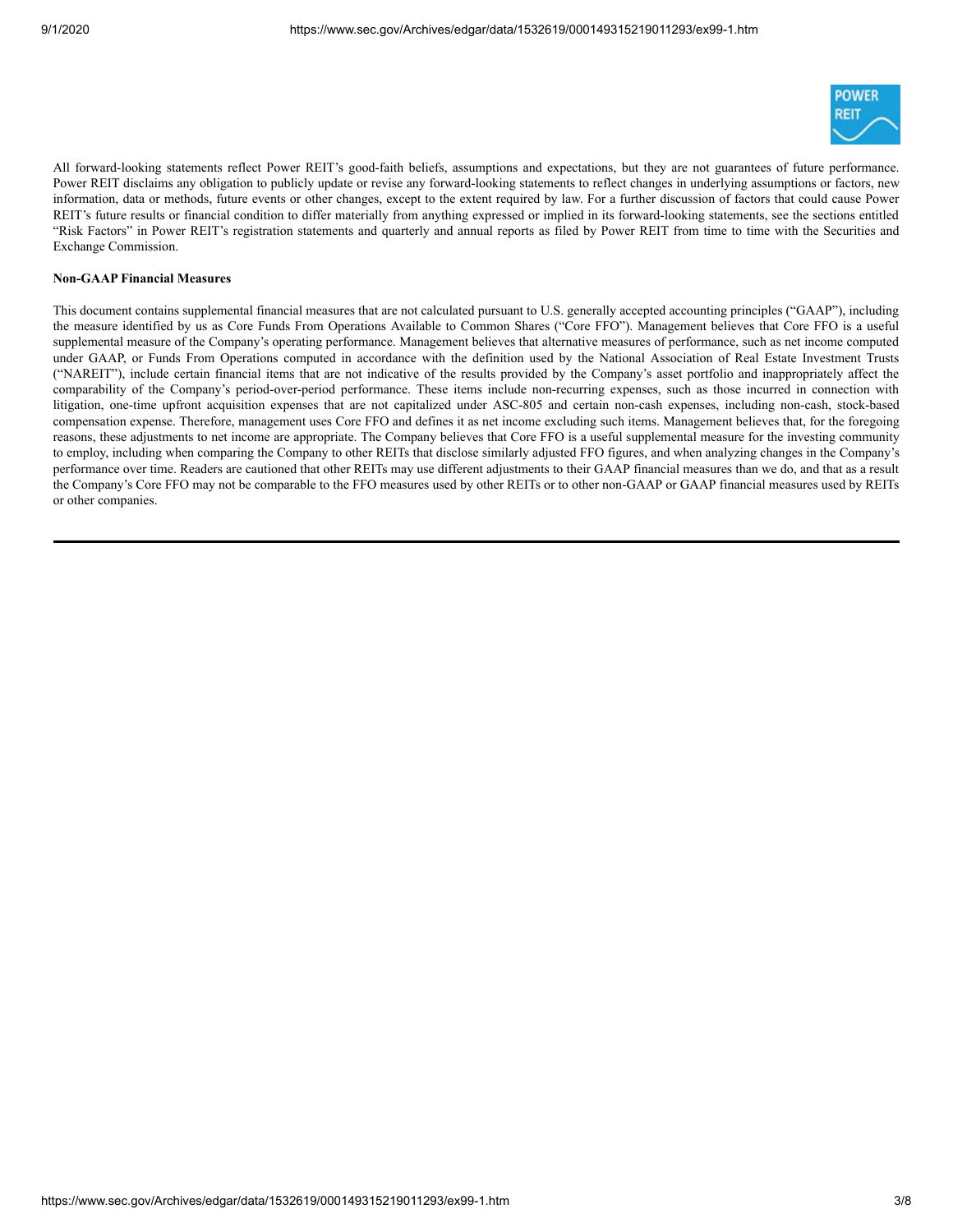

## **POWER REIT AND SUBSIDIARIES CONSOLIDATED BALANCE SHEETS**

|                                                                                                                                                                        | (Unaudited) |               |    |                   |
|------------------------------------------------------------------------------------------------------------------------------------------------------------------------|-------------|---------------|----|-------------------|
|                                                                                                                                                                        |             | June 30, 2019 |    | December 31, 2018 |
| <b>ASSETS</b>                                                                                                                                                          |             |               |    |                   |
| Land                                                                                                                                                                   | \$          | 6,788,067     | \$ | 6,788,067         |
| Net investment in capital lease - railroad                                                                                                                             |             | 9,150,000     |    | 9,150,000         |
| <b>Total real estate assets</b>                                                                                                                                        |             | 15,938,067    |    | 15,938,067        |
| Cash and cash equivalents                                                                                                                                              |             | 2,133,793     |    | 1,771,011         |
| Prepaid expenses                                                                                                                                                       |             | 51,749        |    | 16,795            |
| Intangible assets, net of accumulated amortization                                                                                                                     |             | 3,708,025     |    | 3,826,595         |
| Other assets                                                                                                                                                           |             | 414,098       |    | 342,668           |
| <b>TOTAL ASSETS</b>                                                                                                                                                    | S           | 22, 245, 732  | \$ | 21,895,136        |
| <b>LIABILITIES AND EQUITY</b>                                                                                                                                          |             |               |    |                   |
| Deferred revenue                                                                                                                                                       | \$          | 109,740       | \$ | 32,851            |
| Accounts payable                                                                                                                                                       |             | 41,729        |    | 24,828            |
| Accounts payable - Related party                                                                                                                                       |             |               |    | 1,374             |
| Accrued interest                                                                                                                                                       |             | 84,392        |    | 87,846            |
| Current portion of long-term debt                                                                                                                                      |             | 406,043       |    | 389,996           |
| Long-term debt                                                                                                                                                         |             | 9,031,255     |    | 9,167,336         |
| <b>TOTAL LIABILITIES</b>                                                                                                                                               |             | 9,673,159     |    | 9,704,231         |
| Series A 7.75% Cumulative Redeemable Perpetual Preferred Stock Par Value \$25.00<br>(175,000 shares authorized; 144,636 issued and outstanding as of June 30, 2019 and |             |               |    |                   |
| December 31, 2018)                                                                                                                                                     |             | 3,492,149     |    | 3,492,149         |
| Commitments and Contingencies                                                                                                                                          |             |               |    |                   |
| Equity:                                                                                                                                                                |             |               |    |                   |
| Common Shares, \$0.001 par value (100,000,000 shares authorized; 1,872,939 shares                                                                                      |             |               |    |                   |
| issued and outstanding at June 30, 2019 and 1,870,139 at December 31, 2018)                                                                                            |             | 1,873         |    | 1,870             |
| Additional paid-in capital                                                                                                                                             |             | 11,727,232    |    | 11,616,154        |
| Accumulated deficit                                                                                                                                                    |             | (2,648,681)   |    | (2,919,268)       |
| <b>Total Equity</b>                                                                                                                                                    |             | 9,080,424     |    | 8,698,756         |
| <b>TOTAL LIABILITIES AND EQUITY</b>                                                                                                                                    | \$          | 22,245,732    | S  | 21,895,136        |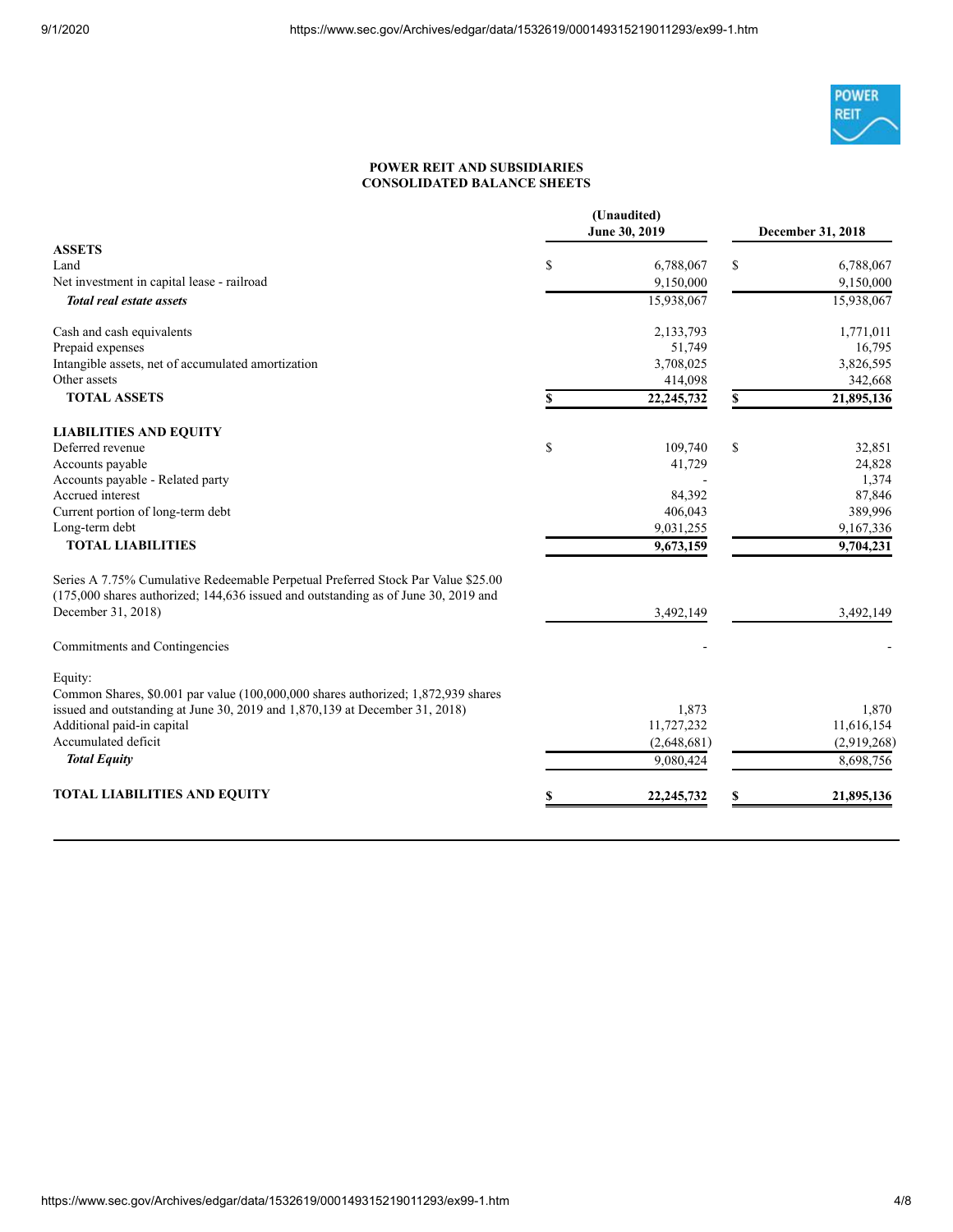

# **POWER REIT AND SUBSIDIARIES CONSOLIDATED STATEMENTS OF OPERATIONS (Unaudited)**

|                                                                            | Three Months Ended June 30, |           |      | <b>Six Months Ended June 30,</b> |      |            |               |            |
|----------------------------------------------------------------------------|-----------------------------|-----------|------|----------------------------------|------|------------|---------------|------------|
|                                                                            |                             | 2019      | 2018 |                                  | 2019 |            | 2018          |            |
| <b>REVENUE</b>                                                             |                             |           |      |                                  |      |            |               |            |
| Lease income from capital lease - railroad, net                            | \$                          | 228,750   | \$   | 228,750                          | \$   | 457,500    | \$            | 457,500    |
| Rental income                                                              |                             | 262,528   |      | 262,528                          |      | 525,055    |               | 525,055    |
| Misc. income                                                               |                             | 4,333     |      | 2,364                            |      | 7,649      |               | 3,690      |
| <b>TOTAL REVENUE</b>                                                       |                             | 495,611   |      | 493,642                          |      | 990,204    |               | 986,245    |
| <b>EXPENSES</b>                                                            |                             |           |      |                                  |      |            |               |            |
| Amortization of intangible assets                                          |                             | 59,285    |      | 59,285                           |      | 118,570    |               | 118,570    |
| General and administrative                                                 |                             | 102,273   |      | 105,039                          |      | 218,048    |               | 197,828    |
| Property tax                                                               |                             | 5,557     |      | 2,782                            |      | 11,113     |               | 8,269      |
| Interest expense                                                           |                             | 115,038   |      | 119,044                          |      | 231,770    |               | 239,439    |
| <b>TOTAL EXPENSES</b>                                                      |                             | 282,153   |      | 286,150                          |      | 579,501    |               | 564,106    |
| <b>NET INCOME</b>                                                          |                             | 213,458   |      | 207,492                          |      | 410,703    |               | 422,139    |
| <b>Preferred Stock Dividends</b>                                           |                             | (70,058)  |      | (70,058)                         |      | (140, 116) |               | (140, 116) |
| <b>NET INCOME ATTRIBUTABLE TO COMMON SHARES</b>                            | \$                          | 143,400   | \$   | 137,434                          | S    | 270,587    | S             | 282,023    |
| <b>Income Per Common Share:</b><br>Basic and diluted                       | \$                          | 0.08      | \$   | 0.08                             | \$   | 0.14       | <sup>\$</sup> | 0.15       |
| <b>Weighted Average Number of Shares Outstanding:</b><br>Basic and diluted |                             | 1,870,192 |      | 1,827,338                        |      | 1,870,165  |               | 1,827,338  |
| Cash dividend per Series A Preferred Share                                 | \$                          | 0.48      | \$   | 0.48                             | \$   | 0.97       | \$            | 0.97       |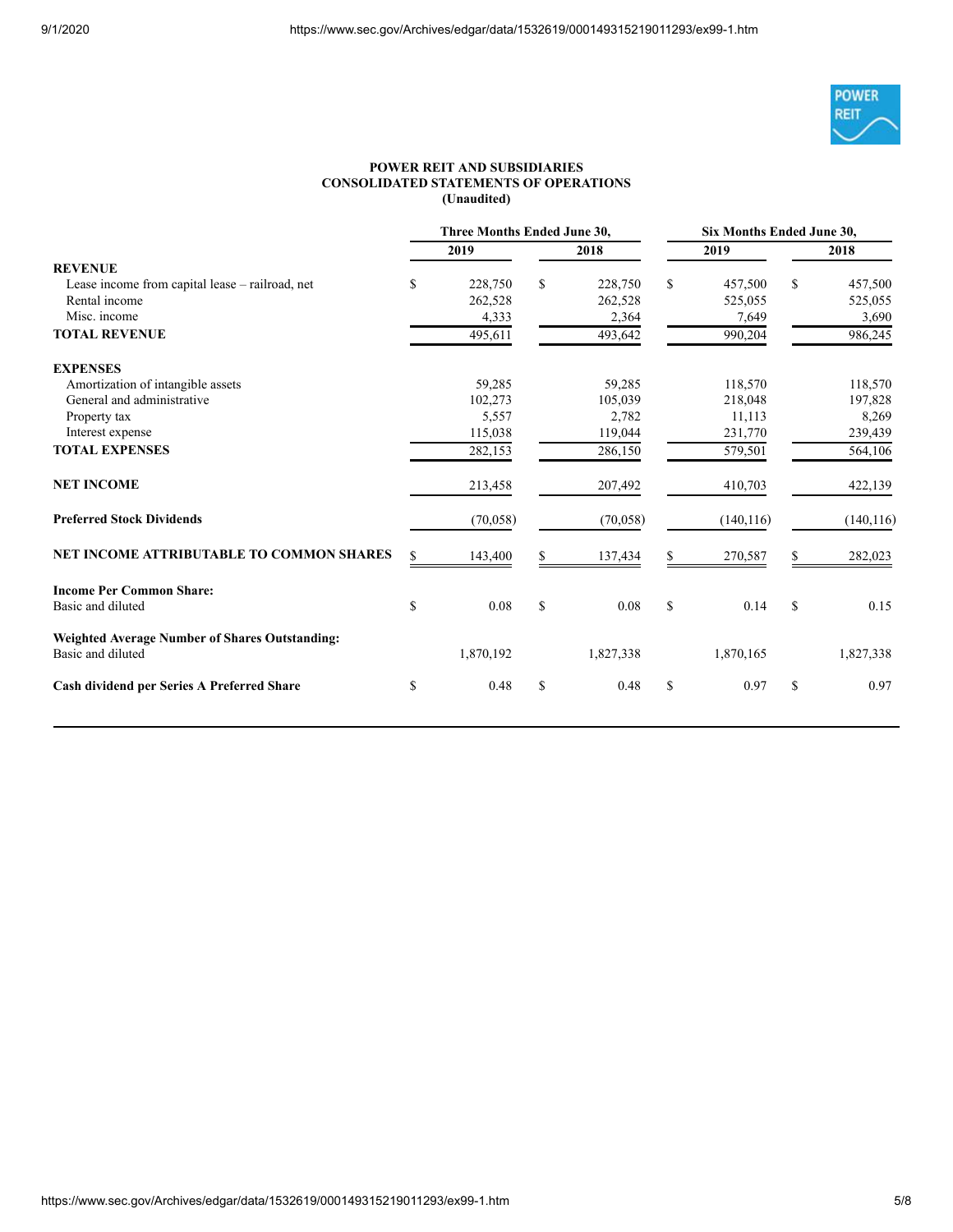

# **POWER REIT AND SUBSIDIARIES CONSOLIDATED STATEMENTS OF CASH FLOWS (Unaudited)**

|                                                                                   |    |            | Six Months Ended June 30, |            |  |
|-----------------------------------------------------------------------------------|----|------------|---------------------------|------------|--|
|                                                                                   |    | 2019       |                           | 2018       |  |
| <b>Operating activities</b>                                                       |    |            |                           |            |  |
| Net Income                                                                        | \$ | 410,703    | \$                        | 422,139    |  |
| Adjustments to reconcile net income to net cash provided by operating activities: |    |            |                           |            |  |
| Amortization of intangible assets                                                 |    | 118,570    |                           | 118,570    |  |
| Amortization of debt costs                                                        |    | 12,595     |                           | 12,595     |  |
| Stock-based compensation                                                          |    | 111,081    |                           | 90,592     |  |
| Changes in operating assets and liabilities                                       |    |            |                           |            |  |
| (Decrease)/Increase in accounts payable related party                             |    | (1,374)    |                           | 99         |  |
| (Decrease) in other assets                                                        |    | (71, 430)  |                           | (74, 408)  |  |
| (Decrease) in prepaid expenses                                                    |    | (34,954)   |                           | (16,346)   |  |
| (Decrease)/Increase in accounts payable                                           |    | 16,901     |                           | (640)      |  |
| (Decrease) in accrued interest                                                    |    | (3, 454)   |                           | (3,721)    |  |
| Increase in deferred revenue                                                      |    | 76,889     |                           | 76,464     |  |
| Net cash provided by operating activities                                         |    | 635,527    |                           | 625,344    |  |
| <b>Financing Activities</b>                                                       |    |            |                           |            |  |
| Principal payment on long-term debt                                               |    | (132, 629) |                           | (117,315)  |  |
| Cash dividends paid on preferred stock                                            |    | (140, 116) |                           | (140, 116) |  |
| Net cash used in financing activities                                             |    | (272, 745) |                           | (257, 431) |  |
| Net increase in cash and cash equivalents                                         |    | 362,782    |                           | 367,913    |  |
| Cash and cash equivalents, beginning of period                                    |    | 1,771,011  |                           | 1,146,730  |  |
| Cash and cash equivalents, end of period                                          |    | 2,133,793  | S                         | 1,514,643  |  |
| Supplemental disclosure of cash flow information:                                 |    |            |                           |            |  |
| Interest paid                                                                     | \$ | 222,629    | S                         | 236,439    |  |
|                                                                                   |    |            |                           |            |  |